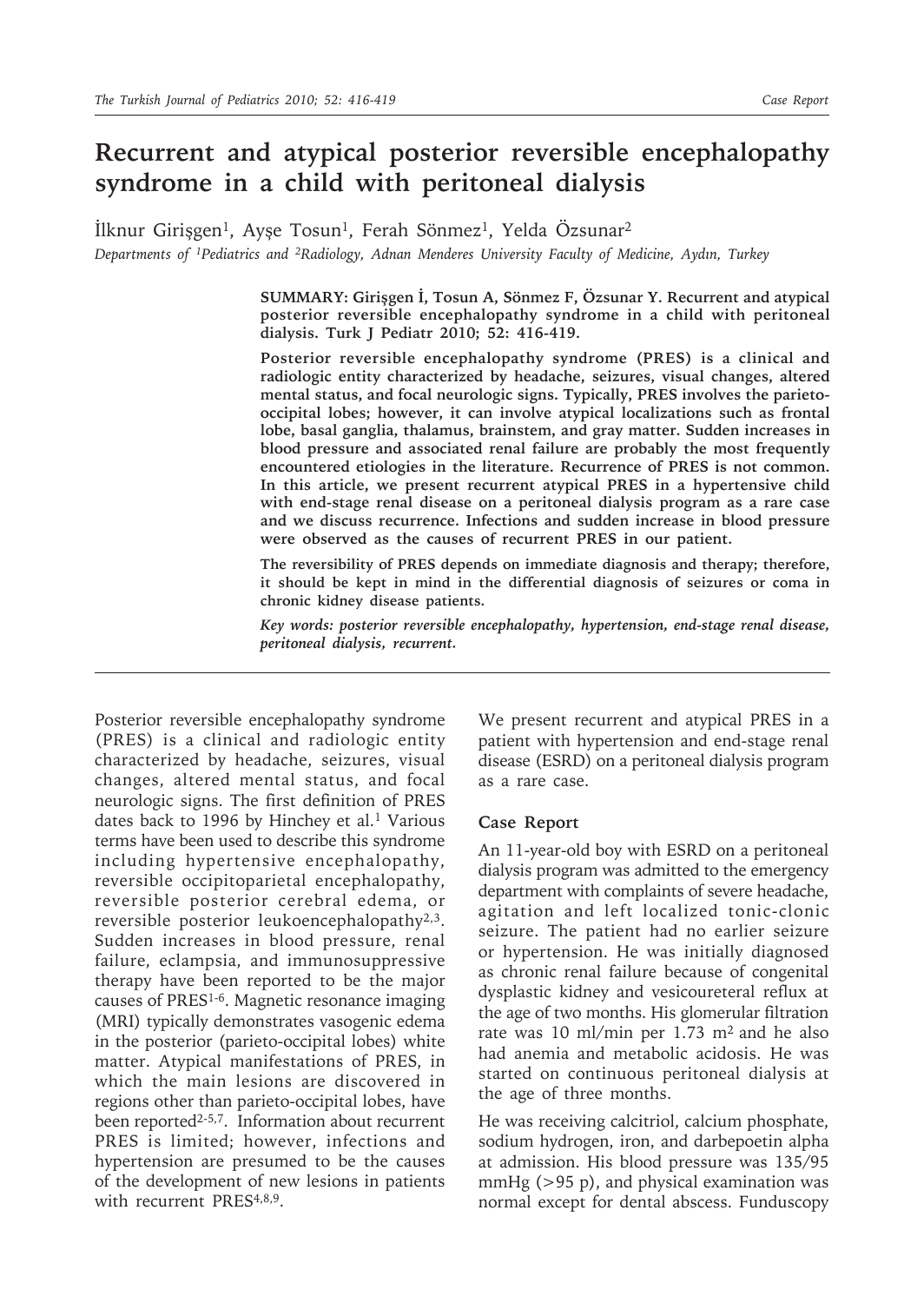was also normal and revealed no sign of papilledema or hypertensive retinopathy.

In his laboratory findings, the white blood cell count was  $9300/ul$ , hemoglobin was 11.6 g/dl, and blood urea nitrogen, creatinine, calcium, and phosphorus concentrations were 155, 7.9, 6.5, and 7.9 mg/dl, respectively. His electroencephalography showed the slow rhythm of the background in EEG and brain computerized tomography showed right parietal hypointensive areas. MRI revealed low signal intensity on T1-weighted images and high signal intensities on axial FLAIR and T2 weighted images involving the cortical and partially subcortical regions of the bilateral temporo-occipital lobes, prominent at the right frontal, nucleus caudatus and splenium of the corpus callosum (Figs. 1A-C).

On the first day of hospitalization, the patient showed drowsiness and left localized tonicclonic seizure. Anticonvulsive, antihypertensive and anti-edema treatments were started and peritoneal dialysis cycles were increased as per hour. Darbepoetin alpha treatment was stopped. On the second day of hospitalization, his body temperature rose to 38.5°C; therefore, lumbar puncture was performed and found normal. Third generation cephalosporin and acyclovir treatments were started. On the third day of hospitalization, he developed loss of vision and left-sided hemiplegia, which recovered three

days after the therapy was instituted. Control MRI was completely normal after a month (Figs. 1D-F). He was investigated for end-organ damage by cardiac echocardiogram and had evidence of left ventricular hypertrophy.

The patient was again admitted to the emergency department with loss of vision and headache three months after the first attack. His blood pressure was high (160/100 mmHg) and his physical examination including funduscopy was normal. Altered consciousness was followed by a generalized seizure. His blood urea nitrogen and creatinine concentrations were high, and other laboratory parameters were normal. Nifedipine and enalapril were given for hypertension. His seizures were difficultly controlled with phenytoin, valproic acid and midazolam therapies. As the findings suggested recurrent PRES, anti-edema and antibiotic therapies were given again. Left-sided hemiplegia and fever of unknown etiology developed on the second day of hospitalization and disappeared the next day. Glucose-based peritoneal dialysis solutions with an increased dose were used to provide more ultrafiltration. MRI revealed high signal intensities on axial FLAIR T2-weighted images in the right occipital and posterior parietal region (Figs. 2A-C) and MRI was found normal after one month (Figs. 2D-F).



**Figure 1.** Axial T1-weighted **(A)**, proton density **(B)**, axial T2 **(C)**, coronal T1 **(D)**, axial FLAIR (E), and axial T2-weighted **(F)** MRI images revealed increased T2 signal at the cortical and subcortical region in the right frontoparietal and left occipital lobes (A-C). The lesions were completely resolved on follow-up MRI images obtained one month later on the initial exam (D-F).



**Figure 2.** Initial axial T1-weighted **(A)**, T2-weighted **(B)**, and FLAIR **(C)** and follow-up axial T1-weighted **(D)**, T2-weighted **(E)**, and axial FLAIR **(F)** MRI show a focal cortical edema and hyperintensity on axial FLAIR T2-weighted images in the right occipital region (A-C). The lesion had disappeared on follow-up MRI (D-F).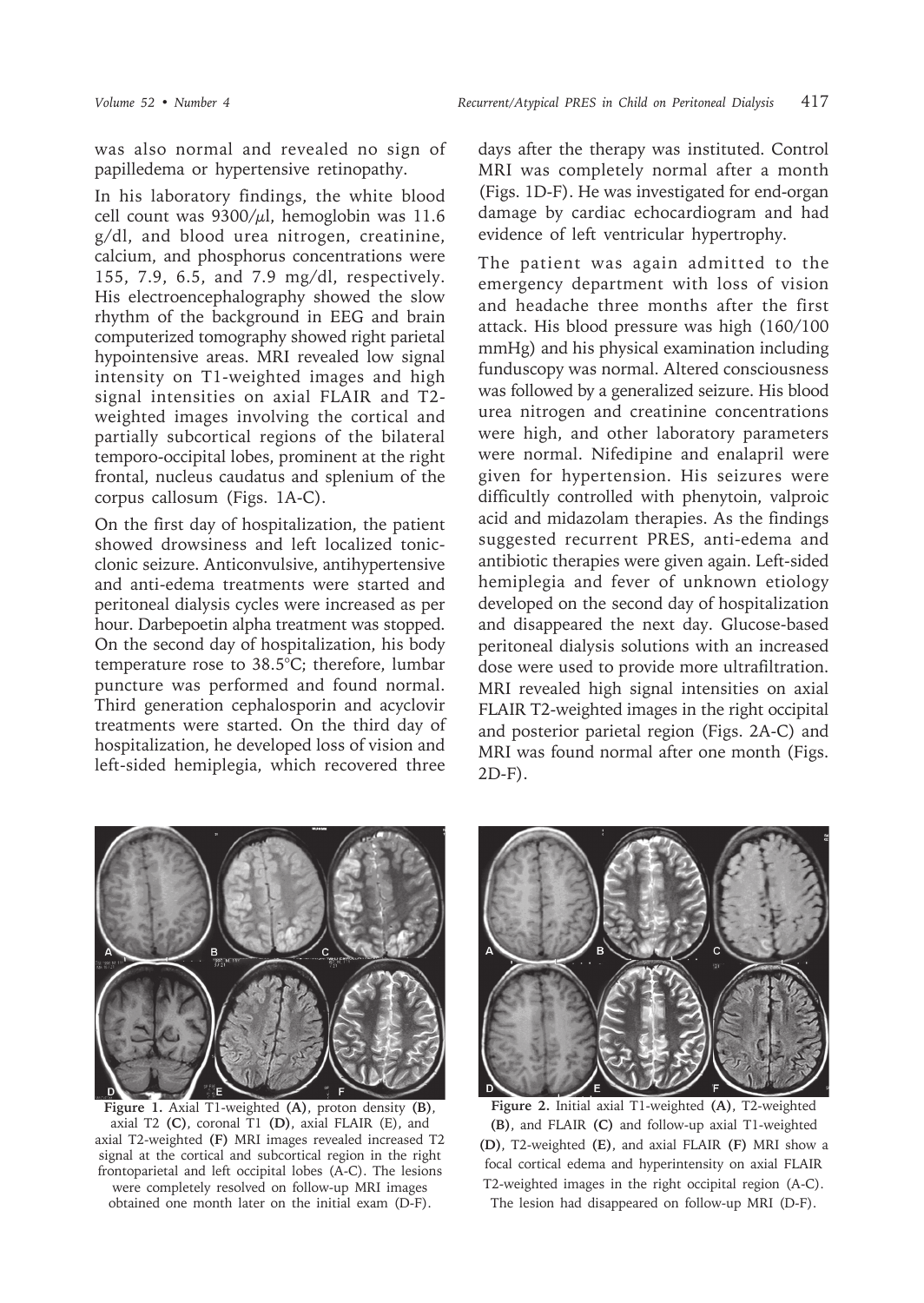## **Discussion**

Posterior reversible encephalopathy syndrome clinically presents with seizures, severe headaches, cortical blindness and other visual abnormalities, altered mental status, and focal neurologic signs $1,2,4,5$ . The cause of the PRES is multifactorial. Sudden increases in blood pressure and associated renal failure are probably the most frequently encountered etiologies in the literature1,4. Other reported causes of PRES include immunosuppressive (tacrolimus, cyclosporin A) and cytotoxic drugs, chemotherapeutic agents<sup>2,6</sup>, oxybutynin, sickle cell disease, vasculitis (systemic lupus erythematosus [SLE], polyarteritis nodosa [PAN]), thrombotic thrombocytopenic purpura, hemolytic uremic syndrome, porphyria, cryoglobulinemia, erythropoietin, hypercholesterolemia, hypomagnesemia<sup>1</sup>, and hypercalcemia<sup>10</sup>. The main cause of PRES is acute elevation of blood pressure above the upper limit of cerebral blood flow autoregulation<sup>6</sup>. The uremia in ESRD has also been proposed as an independent triggering agent4. Patients with ESRD have a dysfunction in both vasopressor homeostasis and endothelial function related to elevations in lipoproteins, blood pressure, uremia, fluid overload, and drug therapies. Immunosuppressive and cytotoxic drugs may have a direct cytotoxic effect on vascular endothelial cells. Direct toxic effects on the vascular endothelium can cause damage to the blood-brain barrier<sup>11</sup>. Therapy with erythropoietin may contribute to hypertension and the development of hypertensive posterior leukoencephalopathy<sup>12</sup>. Erythropoietin administration, chronic renal failure, hypertension, and hypocalcemia were thought to contribute to the development of PRES in our patient's first attack. However, low-dose erythropoietin administration and normal blood calcium level during the second attack of PRES in our patient led us to suppose that chronic renal failure, infection and hypertension might trigger PRES.

Two main mechanisms have been suggested in the pathophysiology of PRES: first, cerebral vasospasm due to acutely increased blood pressure and second, loss of autoregulation. In the first hypothesis, it has been suggested that vasospasm contributes to ischemia and cytotoxic edema in regions of the arterial

border zone. The second more recent hypothesis is supported by diffusion images suggesting that there is a temporary failure of autoregulatory capabilities of the cerebral vessels, leading to arteriolar vasodilatation, endothelial dysfunction and hyperperfusion, and breakdown of the blood-brain barrier, with red blood cell migration to the extravascular space from the intravascular space, producing vasogenic edema<sup>4,6,9</sup>. It occurs due to elevated blood pressure, which exceeds the autoregulatory capacity of the brain vasculature. PRES consists of reversible vasogenic edema in posterior circulation territories although conversion to irreversible cytotoxic edema has been described2. In our patient with ESRD, hypertension and darbepoetin therapy might have caused PRES due to dysfunction in both vasopressor homeostasis and endothelial dysfunction.

Magnetic resonance imaging findings are often very characteristic**.** The most common abnormality is edema involving the white matter in the posterior portion of the cerebral hemispheres, especially the bilateral parietooccipital region1,6. The preferential involvement of the parietal and occipital lobes is thought to be related to the relatively poor sympathetic innervations of the posterior circulation<sup>6</sup>. The abnormalities affect primarily the white matter but the cortex is also involved2. The cerebral white matter is composed of myelinatedfiber tracts in a cellular matrix of glial cells, arterioles and capillaries, which make this region susceptible to the accumulation of fluid in the extracellular spaces<sup>1</sup>. Atypical manifestations of PRES in which the main lesions are discovered in regions other than parieto-occipital lobes, such as the frontal lobe, basal ganglia, thalamus, brainstem, and gray matter, are also reported $2-5,7$ . The frontal, temporal lobe cortex and subcortical lesions and nucleus caudatus and thalamic involvements were the atypical lesions found in our patient, in contrast to the literature**.** Our patient with the typical findings of PRES had atypical manifestations according to MRI findings in his first attack but they were typical in the second attack.

When promptly recognized and treated, the symptoms and radiological and clinical abnormalities can completely resolve. However,